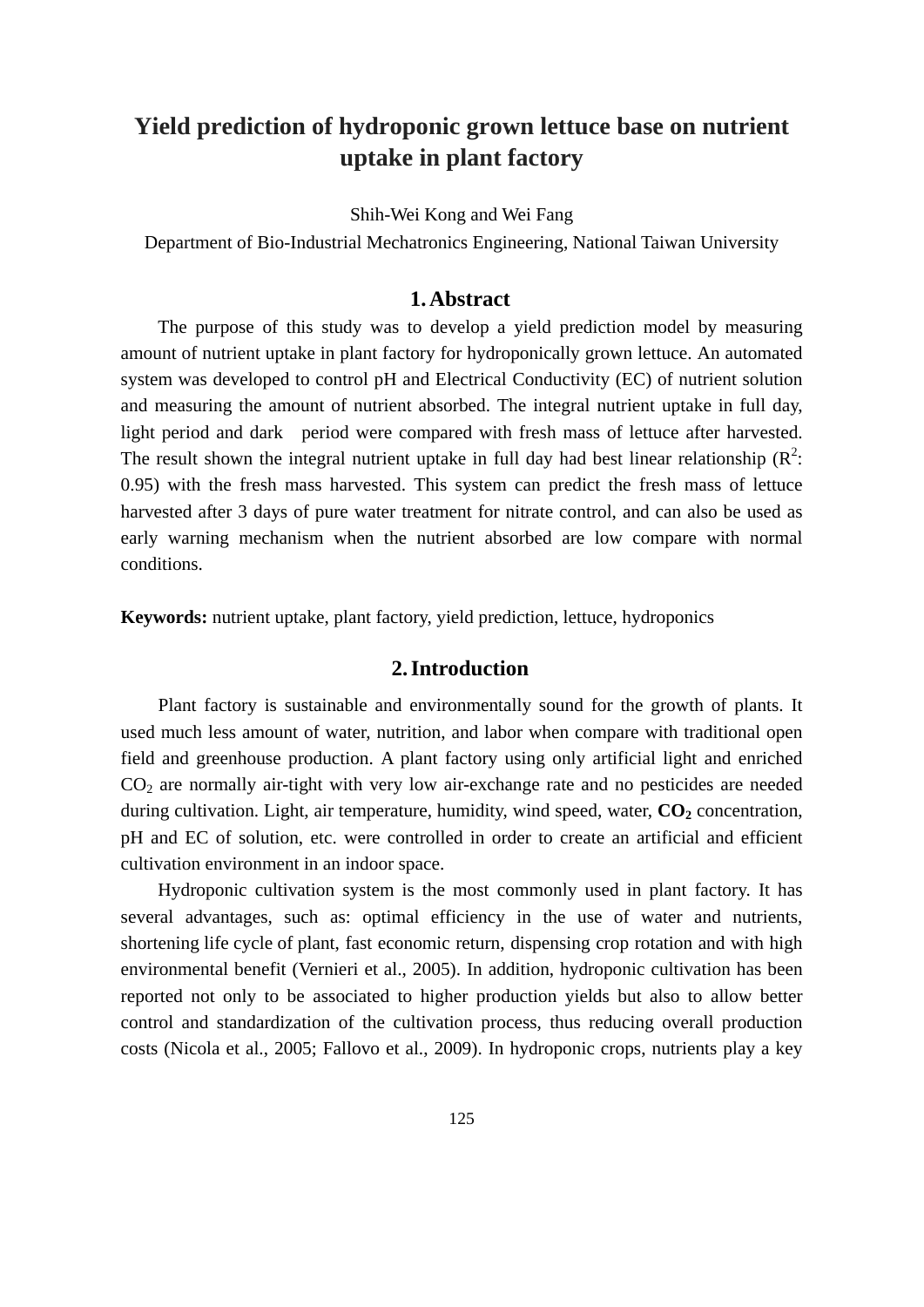role in the quality and productivity of crops. The balanced application of nutrients (macro and micro elements) is vital in determining the quality of the product (Abou-Hadid et al., 1996).

An automated system was developed to control pH and concentration of nutrient solution in this study, and measured the amount of nutrient absorption to assess mass of lettuce with the assumption that the lettuce growth and nutrient uptake are directly related. Expecting this system keep abreast of the physiological state of lettuce, and help user to manage plant factory.

# **3. Materials and Methods**

#### **Plant Material and Growth Conditions**

Lettuce (*Lactuca sativa* L. cv. Ostinata, Known-You Seed Co., Taiwan) was cultured hydroponically using the deep flow technique (DFT) in an environmental controlled confined chamber (5 m<sup>2</sup>). Lettuce seeds were soaked for 5 hours then sown into plug trays, using foam/sponge cube as growth media, allow germination and growth for 14 days (stage 1: seeding stage) under cool-white florescent lamp (relative peaks at 436, 546 and 611 nm, Wellypower, Taiwan) with PPF at 250  $\mu$ mol·m<sup>-2</sup>·s<sup>-1</sup> in a growth chamber. The temperature and humidity of the chamber were kept at  $20^{\circ}$  and  $70 \sim 80$  % with a 24 hours light period (Daily Light Integral:  $21.6$  mol·m<sup>-2</sup>·day<sup>-1</sup>).

In stage 2 (day 15 to day 28; seedling stage) and 3 (day 29 to day 35; mature stage), the seedling were transplanted to another room with Day/Night temperature of 25/18 °C and humidity of  $70 \sim 80$  % and used light-emitting diodes (LED) as light sources with daily light integral (DLI) of 10.08 mol·m<sup>-2</sup>·day<sup>-1</sup> (200  $\mu$ mol·m<sup>-2</sup>·s<sup>-1</sup>, Light/Dark: 14/10 hours). In stage 4 (day 36 to day 38; harvest stage), nutrient solution was replaced with pure water for nitrate control and harvested at  $38<sup>th</sup>$  days after seeding. The  $CO<sub>2</sub>$  concentration was kept at 1200 ppm in light period. Plant densities were 824 plants  $m<sup>-2</sup>$  from day 0 to day 14, 52 plants  $m<sup>2</sup>$  from day 15 to day 28 and 17 plants  $m<sup>2</sup>$  from day 29 to day 38.

Yamazaki's nutrient solution (Yamazaki, 1982) was used for experiments. The pH and electrical conductivity (EC) of nutrient solution were kept at  $5.5$  and  $1.2 \text{ ms} \cdot \text{cm}^{-1}$ , respectively with an automatic adjusting equipment.

#### **Planting Schedule**

As mentioned above, production is separated into 4 stages: 1. seeding, 2. seedling, 3. mature, 4. harvest stage. The seeding stage is conducted in a growth chamber and other 3 stages were in a confined environmental controlled room within the plant factory of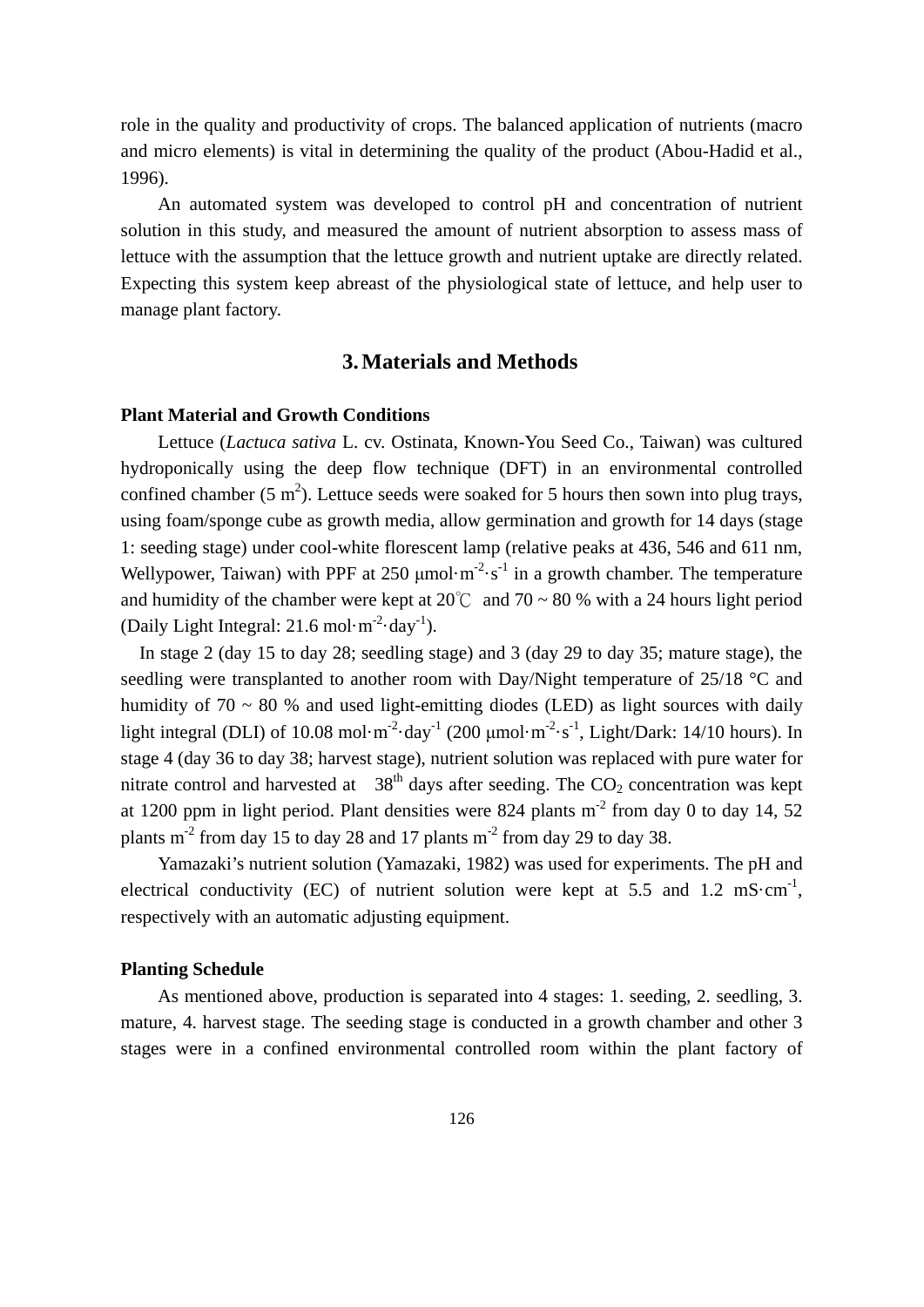National Taiwan University. The crop is grown in a 3-layer bench; the top layer is the cultivation area of seedling stage anddivided into area A and B. The second and third layers are for the mature (nutrient solution for 7 days) and harvest stages (pure water for 3 days) after transplanting from top layer area Aand B, respectively. The nutrient solution used in stages 2 and 3 (15 to 35 days after seeding) were recorded by measuring amounts of stock solution A and B added into the solution tank.

The planting schedule was shown in Fig. 1. The seeds were seeded in seeding area A from day 0 today 14 (seeding stage), then transfer to seedling area Afrom day 15 today 28 (seedling stage), then moved to harvest area A from day 29 today 35 (mature stage). On day 35, the nutrient solution of harvest area A was was replaced with pure water for nitrate control and harvested after 3 days (on day 38).When seeding area A becomes empty at day 15, enter the 3<sup>rd</sup>batch of lettuce immediately. On day 29, the seedling area becomes empty allowing  $3<sup>rd</sup>$  batch of lettuce to move in. On day 42, harvest area A was empty allowing  $3<sup>rd</sup>$ batch of lettuce at day 28 to move in.

The integral nutrient uptake in full day, light  $(08:00 \text{ am} \sim 22:00 \text{ pm})$  and dark  $(22:00 \text{ pm})$ pm ~ 08:00 am) periods were compared with fresh mass of lettuce after harvested.

### **Nutrient Uptake Measurement Methods and Equipment**

The hydroponic nutrient control system consists of control box, EC/pH electrodes, peristaltic pumps (flow rate:  $48.81 \pm 1.35$  mL min<sup>-1</sup>), stock solution tanks, acid liquor storage tank  $(0.1 \text{ M}, H_3PO_4)$  and water circulating pump. The water level of hydroponic tank was maintained by liquid level sensor and electronic valve. When the water level of hydroponic tankwas lower thanliquid level sensor, electronic valve will open to add water.After30 sec, the water level in tank will be checked using liquid level sensor until water level was equal or higher than liquid level sensor. The amount of water added was recorded.

The EC values of stock solutions A and B are 88.3 and 83.3 mS cm<sup>-1</sup>, respectively and pH are 5 and 6.54, respectively. The amount of A or B stock solution used in nutrient supplement were equal, and were recorded by programmable logic controller (PLC) and computer. The nutrient control system was used at seedling and mature stages. The amount of nutrient absorbed was measured by recording the amount of stock solutions A and B added to the system from day 15 to day 35 after seeding.

This study compared the overall nutrient uptake in full day, light  $(08:00 \text{ am} \sim 22:00$ pm) period and dark  $(22:00 \text{ pm} \sim 08:00 \text{ am})$  period with fresh mass of lettuce after harvested.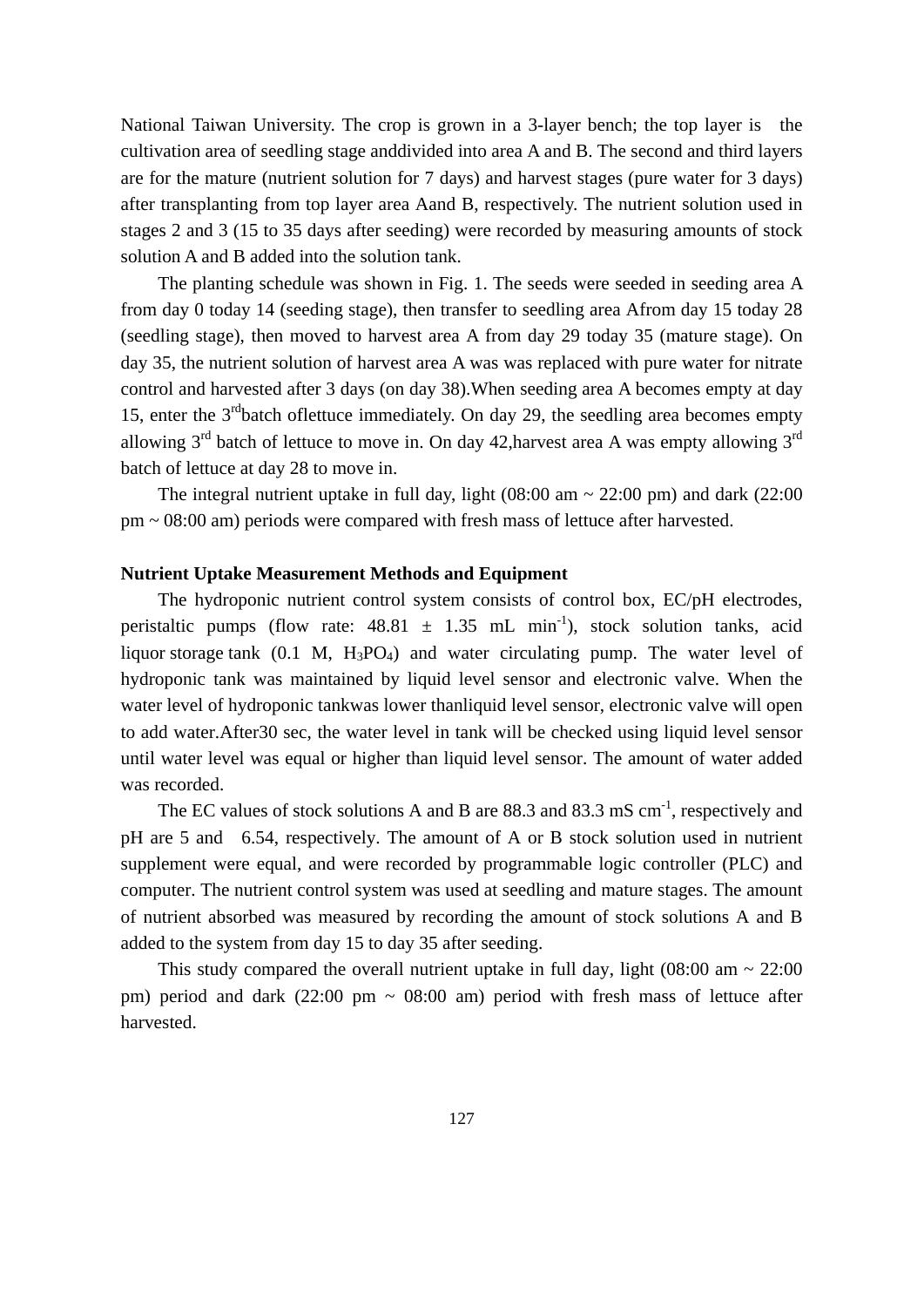#### **Measurement of Basic Nutrient Uptake of Lettuce**

Crops at different growth period would have different nutrient absorption rate. Figure 1 showed that at day 29 the cultivation bed has 3 lettuce crops grown at day 15, 22and 29 at the same time, thus leading to a complex situation that the amount of nutrient absorbed is not equally contributed by 3 crops. An experiment was designed to reveal the amount of nutrient uptake day after day. Totally 112 lettuces were grown at seedling stage (from day 15 to day 28), and 75 plants were selected then transplant to harvest area to begin the mature stage (from day 29 to day 35). The amount of nutrient solution absorbed was recorded from day 15 to day 35.



Figure 1 The planting schedule of lettuce.

### **Recording Software**

The parameters of air (temperature, humidity and carbon dioxide) and nutrient solution (EC, pH and absorption) were recorded (LabVIEW, National Instruments, USA) on a remote computer every ten minutes. The equipment can be controlled through AP (Access Point) with TCP / IP (Transmission Control Protocol/Internet Protocol) in a Wi-Fi environment.

# **4. Results and Discussion**

### **Measurement of Basic Nutrient Uptake of Lettuce**

The amount of nutrient solution absorbed by lettuces in a batch at week 3, 4 and 5 was shown in table 1. The amount of nutrient solution absorbed increased along with week of growth. The fresh mass of lettuce cultivated after 28, 35 and 38 days from seeding was  $37.75 \pm 6.69$  g,  $93.24 \pm 8.33$  g and  $111.8 \pm 13.22$  g, respectively. The nitrate concentration of lettuce harvested at day 38 after seeding was  $2630 \pm 351$  ppm.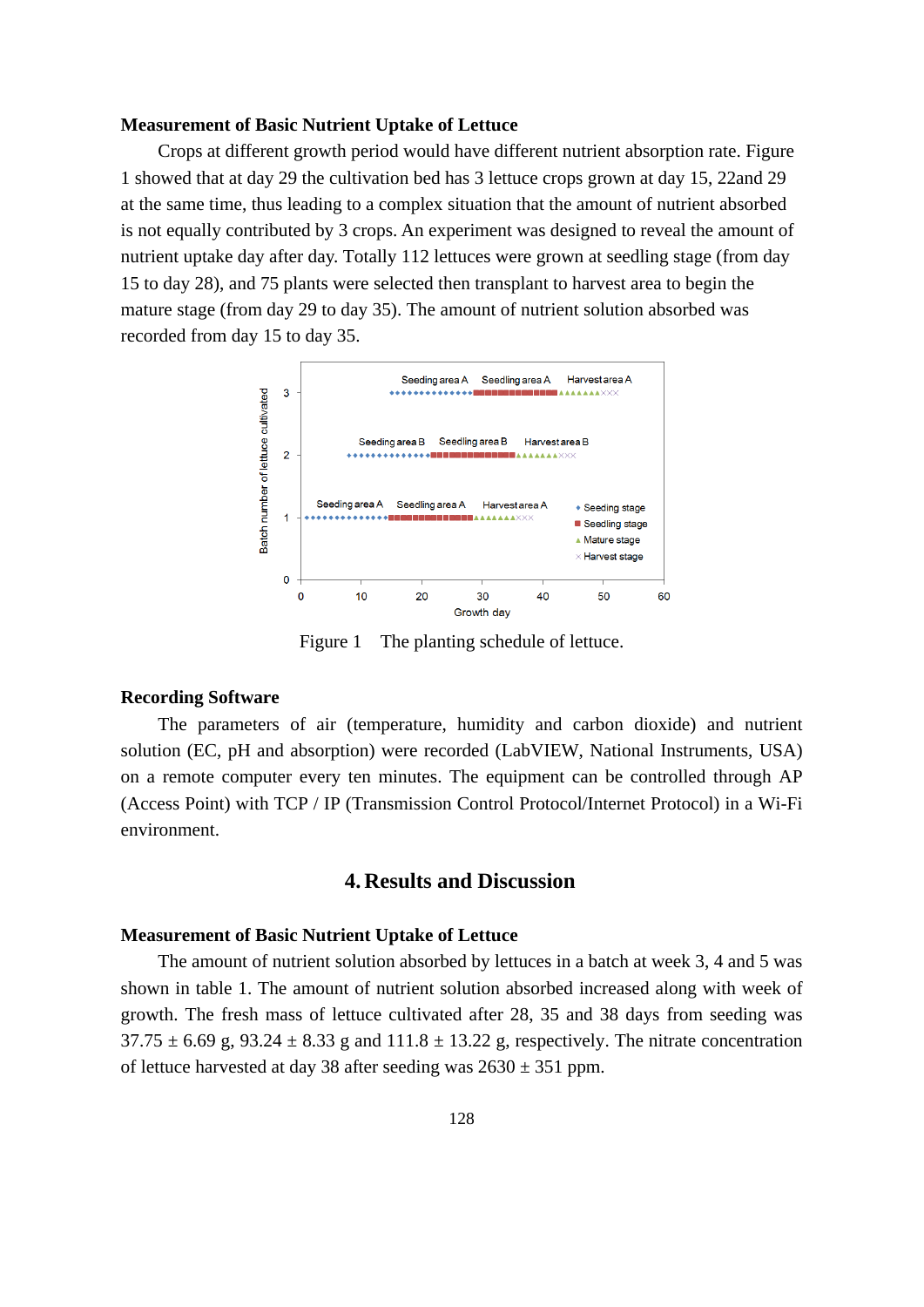| Growth time             | Nutrient uptake  |                       |
|-------------------------|------------------|-----------------------|
|                         | Single week (mL) | Ratio of total $(\%)$ |
| Three week $(NS_{t-2})$ | 68.17            | 15                    |
| Four week $(NS_{t-1})$  | 151.47           | 34                    |
| Five week $(NS_t)$      | 230.71           | 51                    |

Table 1 The amount of nutrient uptake and the ratio of total nutrient uptake with lettuce each week growth.

#### **The Relationship between Nutrient Uptake and Fresh mass**

Values of Table 1 can be integrated as shown in Eq. [1]:

$$
NA_t = NS_{t-2} \times 0.15 + NS_{t-1} \times 0.34 + NS_t \times 0.51
$$
 (1)

The crop at different growth period would have different nutrient absorption rateTotal amount of *nutrient* solution absorbed by lettuce (*NA<sub>t</sub>*, growth over 38 days) on week t can be considered as the 3 week total with 15%, 34% and 51% weighing factors in each week. A simplify equation was also proposed using only 2 weeks data assuming the  $3<sup>rd</sup>$  week before harvest will be the same with the  $2<sup>nd</sup>$  week as shown in Eq. [2], where  $NS<sub>t-2</sub>$  was assumed equals to  $NS_{t-1}$ , thus Eq. [1] could be modified as below:

$$
NA_t = NS_{t-1} \times 0.49 + NS_t \times 0.51
$$
 (2)

The total amount of nutrient solution absorbed  $(NA_t)$  was assumed positively correlated with the average fresh mass  $(AvgFM_t)$  harvested on t week plus 3 days of pure water treatment as shown in Eq. [3].

$$
AvgFM_t = a_1 \cdot NA_t + b_1 \tag{3}
$$

The amounts of stock solution added per week were measured continuously from 2014/05/12 to 2014/10/27. The result of relationship between nutrient solution absorbed and fresh mass of lettuce were calculated by Eq. [3] as shown in Fig. 2 (*NA*t estimated by Eq.  $[1]$ ) and Fig. 3 ( $NA$ <sub>t</sub> estimated by Eq.  $[2]$ ).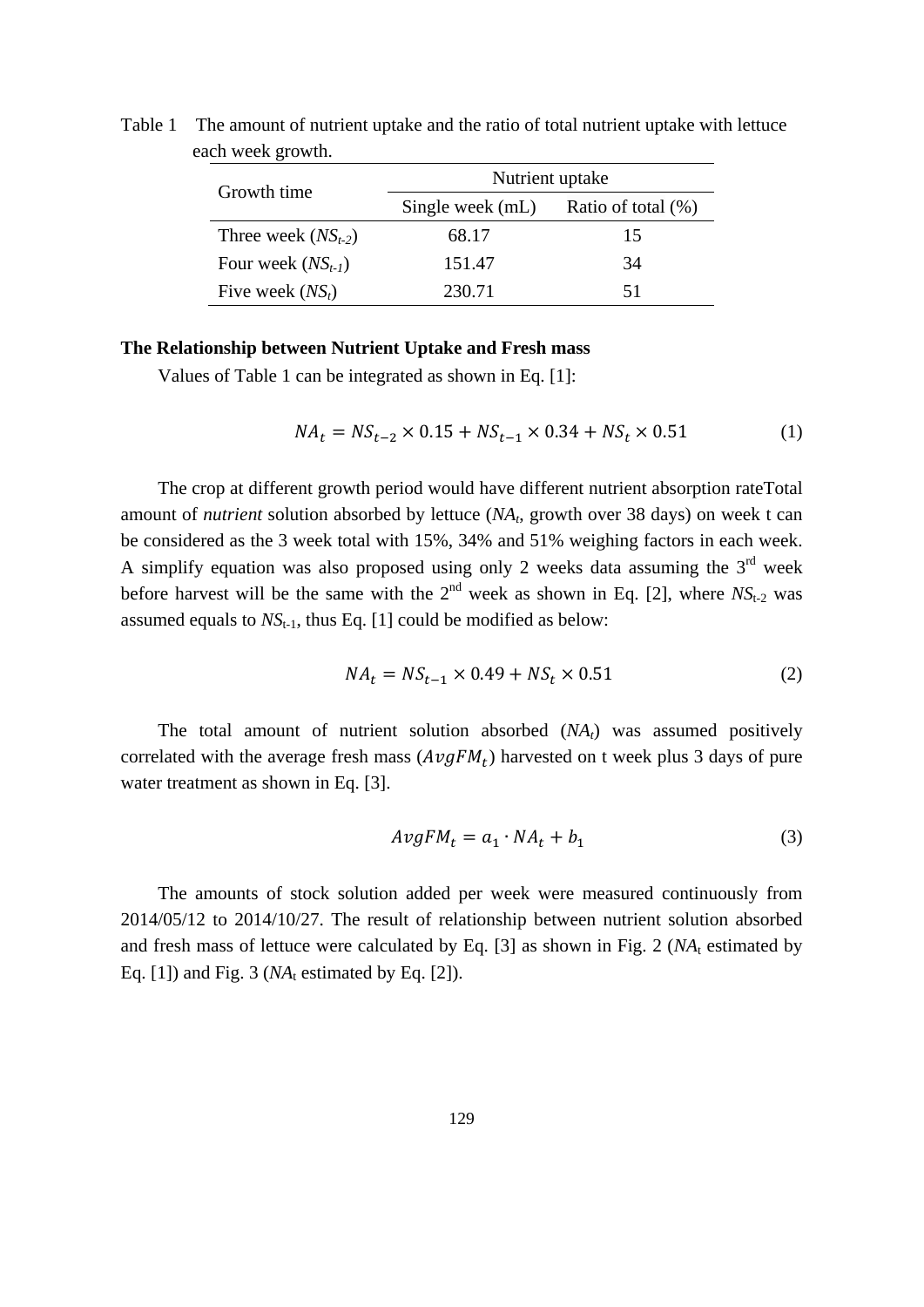

Figure 2 The relationship between fresh mass of harvested lettuce and the integral nutrient uptake through three consecutive weeks.

 $NA_t$  estimated by Eq. [1] had better coefficient of determination ( $R^2$ : 0.9789) than estimated by Eq. [2] ( $\mathbb{R}^2$ : 0.9524). It is quite reasonable that using consecutive 3 weeks of data has higher accuracy. However less dataset can be generated due to interruption of maintenance tasks conducted in a plant factory and also some other reasons. The experiment was interrupted four times due to equipment failure, and replacement of carbon dioxide tank. Only 5 sets of complete data were generated as shown in Fig. 3. Due to the difference of coefficients of determination between  $NA_t$  estimated by Eq. [1] and Eq. [2] were small and also  $0.95$  is an acceptable value.  $NA<sub>t</sub>$  estimated by Eq. [2] was adopted due to the convenience of equipment measuring in subsequent calculations.



Figure 3 The relationship between fresh mass of harvested lettuce and the integral nutrient uptake through two consecutive weeks.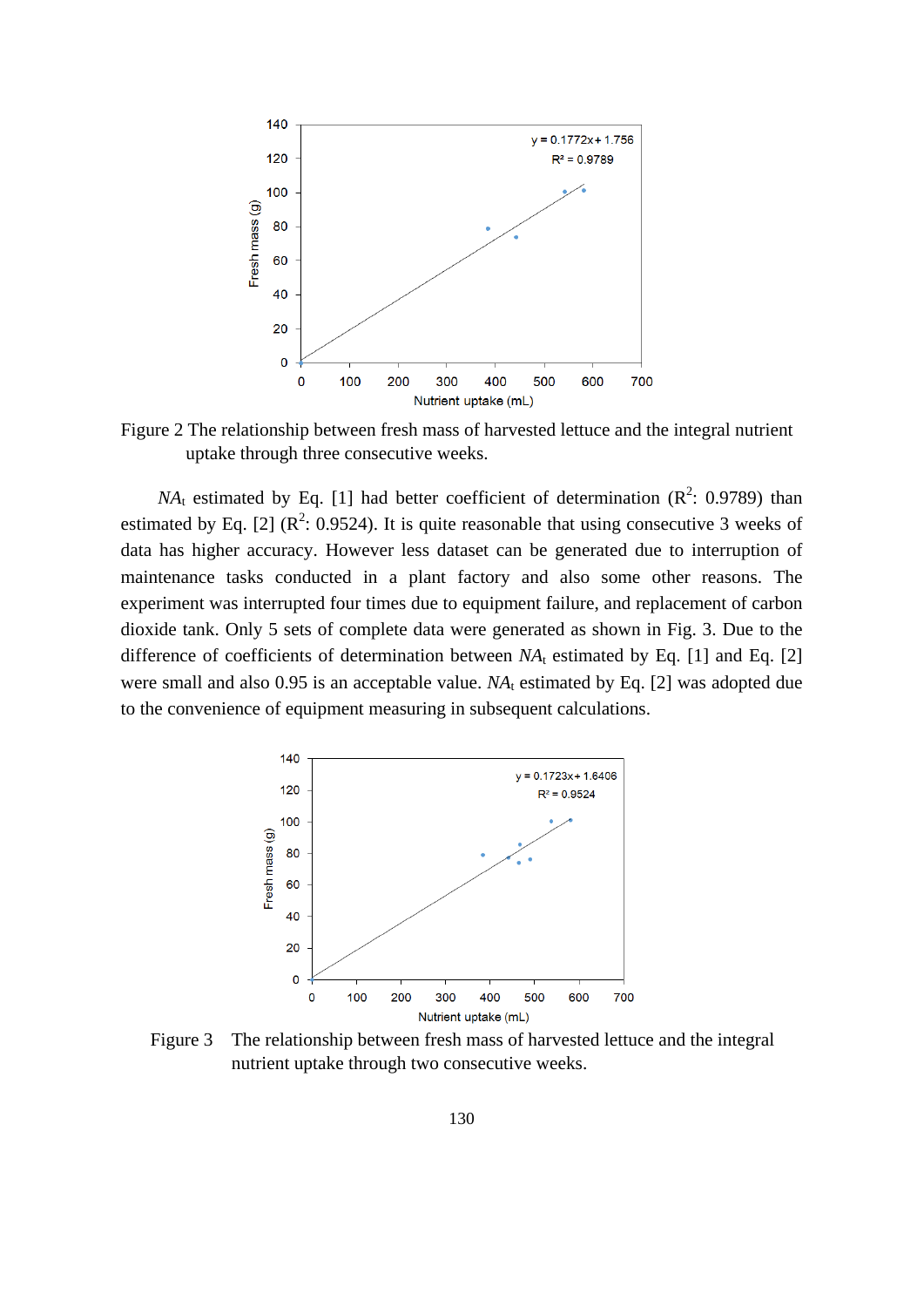As shown in Fig. 4, the values of nutrient absorption integrated during full day had the better coefficient of determination ( $\mathbb{R}^2$ : 0.9524) than integrated during only light ( $\mathbb{R}^2$ : 0.795) or dark  $(R^2: 0.7295)$  period.



Figure 4 The relationship between fresh mass of lettuce harvested and the integral nutrient uptake in full day, light (08:00 am  $\sim$  22:00 pm) and dark (22:00 pm  $\sim$ 08:00 am) periods.

The hydroponic system using the deep flow technique (DFT) had more water, and the time of nutrient solution adjusting was too long. So lettuce absorbing nutrient in light period might been counted to the dark period. This bias could be the reason that counting only light period is less accurate compare with counting the whole day.

In order to calculate the amount of nutrient solution absorbed per plant, the Eq. [4] was derived.

$$
FM_t = a'_1 \times \left(\frac{NS_{t-1} \times 0.49}{NOP_{t-1}} + \frac{NS_t \times 0.51}{NOP_t}\right) + b'_1
$$
 (4)

 $NOP<sub>t</sub>$  was the number of plants grown from day 29 to day 35 (75 plants in seedling stage), and  $NOP_{t-1}$ was the number of plants grown from day 15 to day 28 (112 plants in mature stage). The result of relationship between nutrient solution absorbed per plant and fresh mass of lettuce were calculated by Eq. [4] as shown in Eq. [5] ( $\mathbb{R}^2$ : 0.9576).